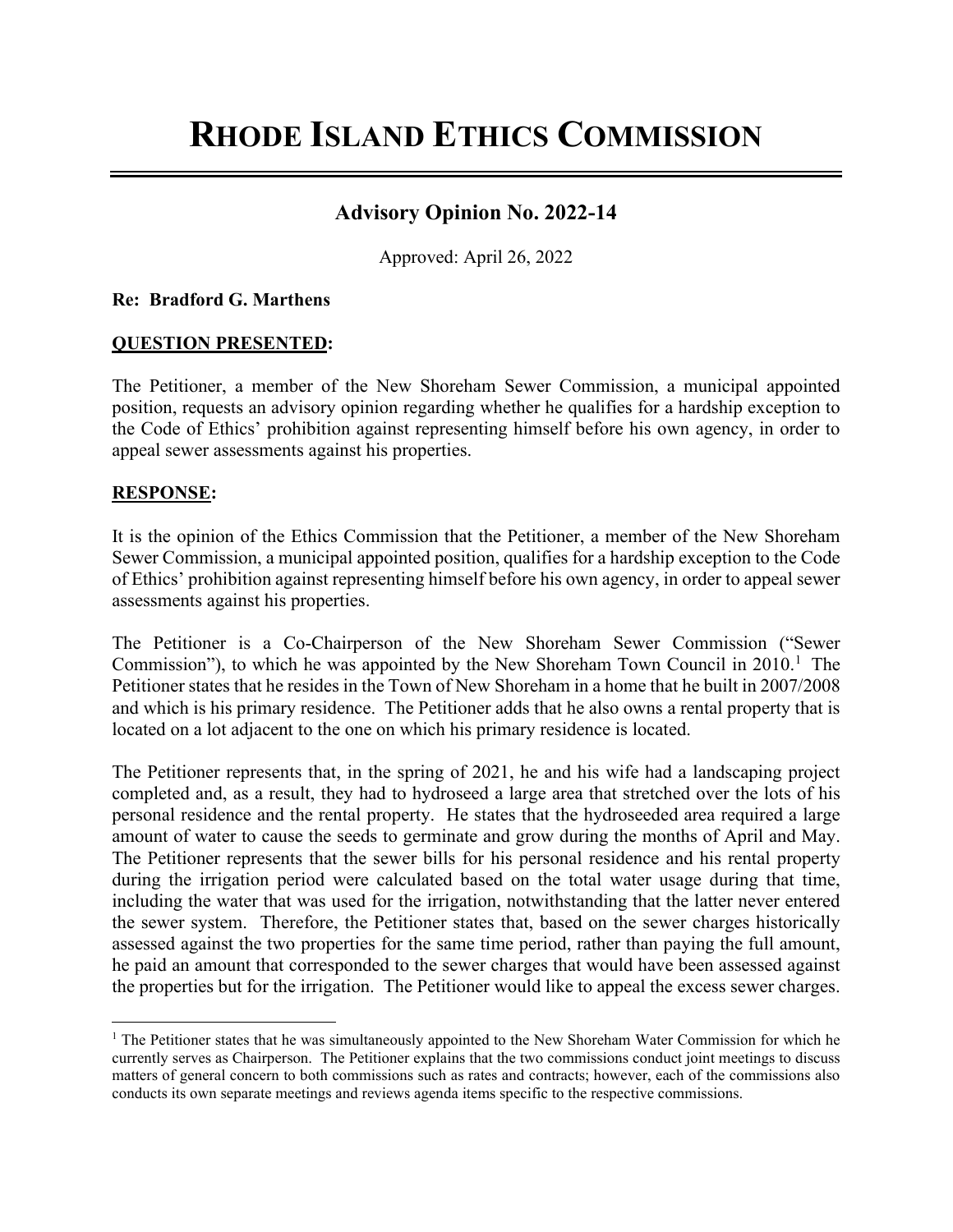He states that such appeals are routinely granted whereby the Sewer Commission allows the Superintendent to then reduce the fees by the suggested amount. Cognizant of the Code of Ethics' prohibition against representing himself before the Sewer Commission, given his membership on it, the Petitioner seeks a hardship exception to allow him to appeal the excess sewer charges associated with the irrigation of the hydroseeded area last spring. He states that he will recuse from the Sewer Commission's consideration of this matter.

The Code of Ethics prohibits a public official from representing himself or authorizing another person to appear on his behalf before a state or municipal agency of which he is a member, by which he is employed, or for which he is the appointing authority. R.I. Gen. Laws  $\S 36-14-5(e)(1)$ ; Commission Regulation 520-RICR-00-00-1.1.4(A)(1) Representing Oneself or Others, Defined (36-14-5016) ("Commission Regulation 1.1.4"). Pursuant to Commission Regulation  $1.1.4(A)(1)(a)$ , a person will "represent him or herself before a state or municipal agency" if he or she "participates in the presentation of evidence or arguments before that agency for the purpose of influencing the judgment of that agency in his or her own favor." While many conflicts can be avoided under the Code of Ethics by recusing from participating and voting in certain matters, such recusal is insufficient to avoid section 36-14-5(e)'s prohibitions. Absent an express finding by the Ethics Commission in the form of an advisory opinion that a hardship exists, these prohibitions continue while the public official remains in office and for a period of one year thereafter. Section 36-14-5(e)(1) & (4). Upon receipt of a hardship exception, the public official must also advise the state or municipal agency in writing of the existence and the nature of his interest in the matter at issue; recuse himself from voting on or otherwise participating in the agency's consideration and disposition of the matter at issue; and follow any other recommendations that the Ethics Commission may make in order to avoid any appearance of impropriety in the matter. Section  $36-14-5(e)(1)$ .

The Petitioner's proposed conduct falls squarely within the Code of Ethics' prohibition against representing himself before an agency of which he is a member. Having determined that section 36-14-5(e)'s prohibitions apply to the Petitioner, the Ethics Commission will consider whether the unique circumstances represented by him herein justify a finding of hardship to permit him to appear before the Sewer Commission and appeal said sewer charges. The Ethics Commission reviews questions of hardship on a case-by-case basis and has, in the past, considered the following factors in cases involving real property: whether the subject property involved the official's principal residence or principal place of business; whether the official's interest in the property was pre-existing to his public office or was recently acquired; whether the relief sought involved a new commercial venture or an existing business; whether the matter involved a significant economic impact; and whether the official's interests were brought before an agency by a third party. The Ethics Commission may consider other factors and no single factor is determinative.

We do not believe that public officials should be prevented from challenging municipal assessments against their personal residences or their businesses, provided that they request and receive advisory opinions prior to representing themselves before agencies of which they are members, by which they are employed, or over which they have appointing authority. The Ethics Commission has previously granted hardship exceptions to public officials who sought to appear before agencies of which they were members or for which they were the appointing authority in connection with municipal assessments against either their personal residences or their businesses.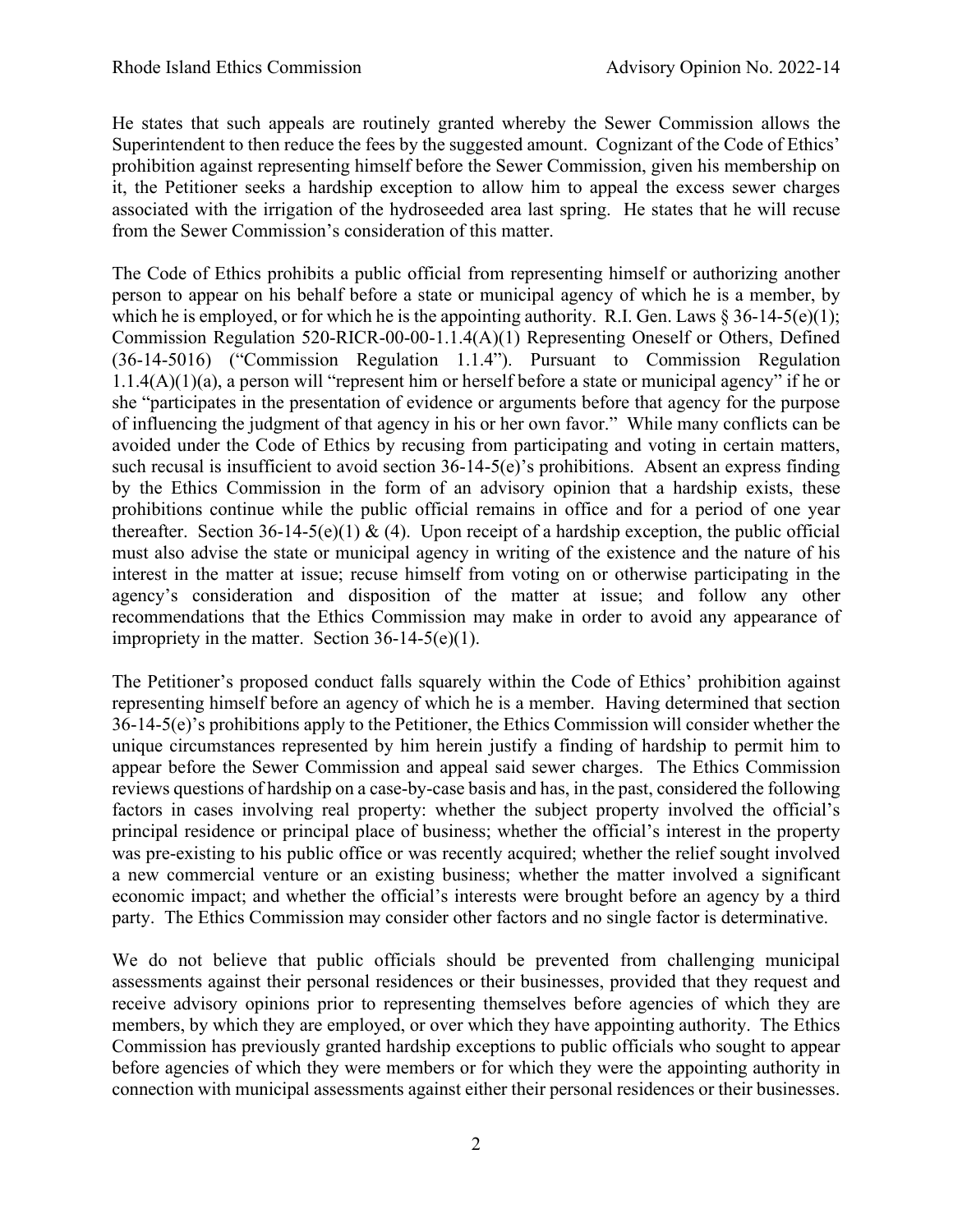Most recently, the Ethics Commission issued Advisory Opinion 2021-50 to another member of the New Shoreham Sewer Commission under somewhat similar circumstances. There, the Ethics Commission granted a hardship exception allowing the petitioner to appear before the Sewer Commission in order to appeal sewer charges assessed against his personal residence. The sewer charges were higher than those for the same period the year before due to a leak in one of the water pipes in the basement of the petitioner's home. Like the instant matter, the sewer bill had been generated automatically based on the total water usage and not on the amount of water that actually entered the sewer system. That petitioner also wished to appeal the excess sewer charges. See also A.O. 2020-18 (granting a hardship exception to a member of the Jamestown Town Council so that he could appear before the Jamestown Tax Assessment Board of Review, over which the Town Council had appointing authority, in order to appeal the tax assessment of his personal residence); A.O. 2015-8 (granting a hardship exception to a Woonsocket City Council member so that he could represent himself before the Woonsocket Board of Tax Review, over which the City Council had appointing authority, in order to appeal the tangible property tax assessed against a business that he owned).

Here, the Petitioner seeks to appear before the Sewer Commission, of which he is a member, in order to appeal the excess sewer charges assessed against his personal residence and his rental property as a result of irrigation of hydroseeds following the completion of a landscaping project. The Petitioner has lived in his home and has owned the rental property since he built them in 2007/2008, which predates his appointment to the Sewer Commission in 2010. In consideration of the facts as represented above, and consistent with the applicable provisions of the Code of Ethics and past advisory opinions issued, it is the opinion of the Ethics Commission that the totality of the circumstances justifies making an exception to section 36-14-5(e)'s prohibitions. Accordingly, the Petitioner may appear before the Sewer Commission to appeal the sewer charges assessed against his personal residence and his rental property. However, the Petitioner must recuse himself from participating in the Sewer Commission's consideration of this matter. Pursuant to section  $36-14-5(e)(1)$ , and concurrent with his recusal, the Petitioner must inform the other Sewer Commission members of his receipt of the instant advisory opinion and of his recusal in accordance therewith. Notice of recusal shall be filed with the Ethics Commission consistent with section 36-14-6.

**This Advisory Opinion is strictly limited to the facts stated herein and relates only to the application of the Rhode Island Code of Ethics. Under the Code of Ethics, advisory opinions are based on the representations made by, or on behalf of, a public official or employee and are not adversarial or investigative proceedings. Finally, this Commission offers no opinion on the effect that any other statute, regulation, ordinance, constitutional provision, charter provision, or canon of professional ethics may have on this situation.** 

Code Citations:  $§ 36-14-5(e)$ § 36-14-6 520-RICR-00-00-1.1.4 Representing Oneself or Others, Defined (36-14-5016)

Related Advisory Opinions: A.O. 2021-50